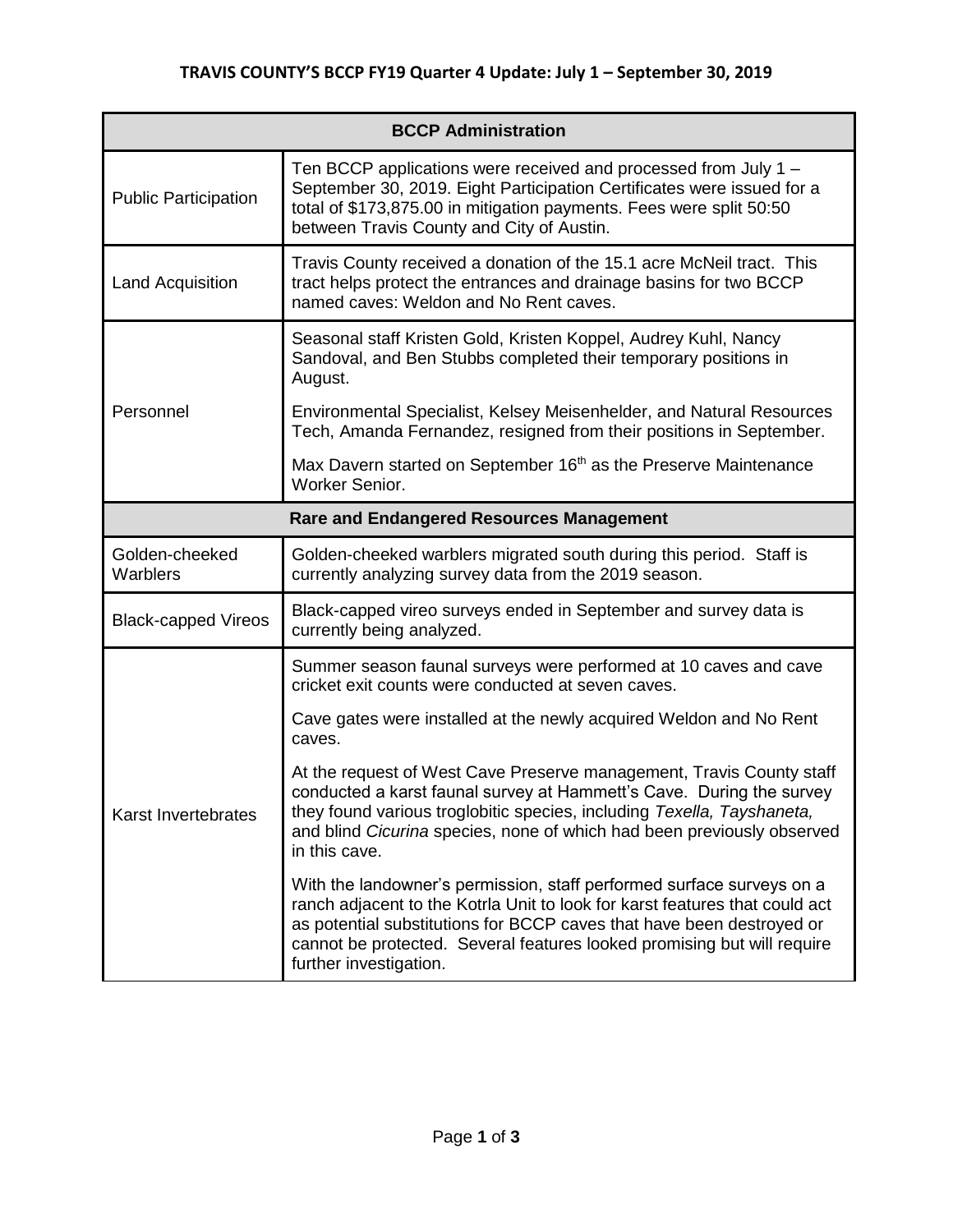| Jollyville Plateau<br>Salamanders | In June, staff surveyed Jollyville Plateau salamanders at three sites. At<br>the McDonald Well site, 149 salamanders were located, 107 of which<br>were photographed for later identification. At the Upper Ribelin site, 212<br>salamanders were counted, 194 of which were photographed. At the<br>Lower Ribelin site, 131 salamanders were counted and photographed. |  |
|-----------------------------------|-------------------------------------------------------------------------------------------------------------------------------------------------------------------------------------------------------------------------------------------------------------------------------------------------------------------------------------------------------------------------|--|
|                                   | In August, a researcher collected tail clips from five salamanders at<br>Green Dragon Springs as part of a study using isotope analysis to learn<br>more about salamander diet and what toxins they may be absorbing.                                                                                                                                                   |  |
| <b>Plant and Animal Control</b>   |                                                                                                                                                                                                                                                                                                                                                                         |  |
| <b>Feral Hogs</b>                 | Fourteen hogs were removed from the Bull Creek Macrosite and<br>Hamilton Pool Preserve.                                                                                                                                                                                                                                                                                 |  |
| <b>White-tailed Deer</b>          | Staff and volunteers conducted spotlight surveys on the Kotrla Unit and<br>Hamilton Pool Preserve, and completed camera surveys on the Jollyville<br>Unit. Survey results provide deer density estimates to guide harvest<br>management decisions.                                                                                                                      |  |
| <b>Tawny Crazy Ants</b>           | Staff worked with the Texas Parks and Wildlife Department (TPWD) to<br>film a segment for the TPWD series which airs on PBS. The segment<br>discusses how tawny crazy ants impact cave environments and is<br>expected to air this winter.                                                                                                                              |  |
| <b>Invasive Plants</b>            | Invasive plants (Chinese Tallow, Fig, Nandina, Wisteria, Ligustrum sp.,<br>Chinaberry, Tree of Heaven, English ivy, Photinia, Pyracantha, Multiflora<br>rose, Fig, Vinca, Vitex and Loquat) were treated on 16 tracts. A total of<br>7,918 plants were treated or removed with approximately 345 hours of<br>staff and volunteer effort.                                |  |
| <b>Land Management</b>            |                                                                                                                                                                                                                                                                                                                                                                         |  |
| Wildfire<br>Preparedness          | Fuel mitigation was conducted along Lime Creek Road adjacent to the<br>Wheless tract and at the Starks North Mine tract. Planning is underway<br>for additional fuel mitigation projects that will occur this fall and winter.                                                                                                                                          |  |
| Cleanups                          | Over the summer, seasonal staff collected enough metal trash material<br>from around the BCP to fill a 30 cubic yard recycling bin.                                                                                                                                                                                                                                     |  |
| <b>Facilities</b>                 | An eagle scout built a chimney swift tower near the Snowden building.                                                                                                                                                                                                                                                                                                   |  |
|                                   | Travis County made 50 new signs to replace old signs at Wild Basin<br>Wilderness Preserve. The signs provide information to Wild Basin<br>visitors and will be installed by St. Edwards University staff.                                                                                                                                                               |  |
| <b>Fence Construction</b>         | 1,628 linear feet of fence was constructed on the Steiner Ranch<br>conservation easement.                                                                                                                                                                                                                                                                               |  |